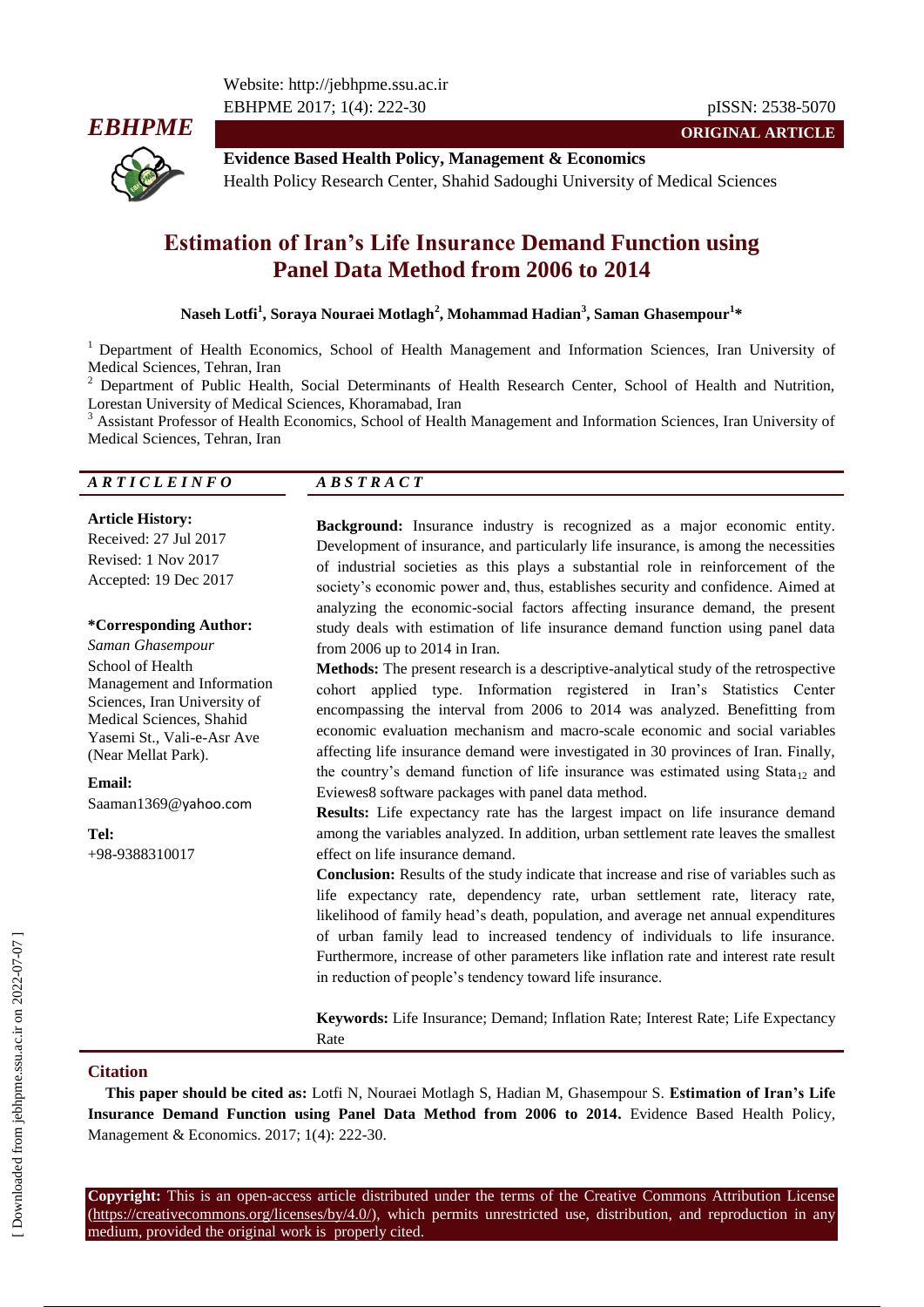

# **Introduction**

Thinking of a reliable and carefree future is considered among the attributes of riskconsidered among the attributes of riskaverting people (1). As the greatest achievement of human life development, insurance has been merged with governments' planning and policy-making. The insurance market was announced as one of the requirements of economic growth in the first United Nations Conference on Trade and Development (UNCTAD) in 1964 (2). Since insurance efficiency is improving, it is necessary to verify its actual position in the economic and social scope of people's life (3).

The current world is witnessing astonishing transformations and changes in all dimensions. The advanced technology resulting from these transformations have further complicated humans' surrounding environment, exposing them to a multitude of threats. These include loss of properties and assets, physical injury in work environment, disability, inability, and death (4). As a way of coping with danger, insurance is a proper response to uncertain circumstances aimed at mitigating risk and ensuring financial security (2). Therefore, the fundamental goal of insurance is economic security, and consequently, social security and stabilization of physical and psychological states so that life expectancy of all society members will be enhanced  $(5)$ .

Studying insurance growth trend in general and life insurance trend in particular during the last decade indicates the exceeding role of life insurance in families' economy among welldeveloped and developing countries (2). Life insurance is a crucial economic means and serves as the most effective and accepted method of securing and guaranteeing the future of families. It has been adopted in most countries across the world (4, 6). Another important role of life insurance is its saving nature, deriving and benefiting as one of the financial means for governments' investment. In a majority of the countries, immense amounts of money are acquired via life insurance and these account for a large portion of the society's revenue. Generally, countries whose people enjoy such securities and benefits exhibit more productive and active participation in planning of economic-social development with confidence and strength (5).

Among other positive benefits of life insurance is enjoyment of insurance securities against variety of risks threatening the head of family, including death, inability to work, disease, incidents, unemployment, and so on (7). Coverage of the risk resulting from such hazards and also lack of revenue due to death or inability of the head of family is one of the principal reasons for families for demanding life insurance (7). Unawareness of occurrence time and intensity of hazards like death age of the head of family is a source of uncertainty for insurers (8). Therefore, risk management and search for tranquility in the future are regarded as motivations of individuals for purchasing life insurance (9).

In general, development of insurance and life insurance is among the necessities of current industrial and developed countries (10). Furthermore, one of the recognized indices in evaluation of people's security and welfare is access level of different social strata to various insurance services and the expansion and development of insurance programs (5). Along with the pervasive progress of life insurance in developed and developing countries, the influence of life insurance has increased in Iranian society as well. Yet, its minor share in the consumption portfolio of Iranian families is cause for interrogation.

Analysis of the national statistics and figures and comparison of indexes such as amount of the premium, premium per capita, and its share in Gross National Product (GNP) with countries at the same level as Iran indicates that life insurance has not secured a reliable position in Iran and its demand is significantly lower than other types of insurance despite more than eighty years of insurance history in the country (11). The most important concern of insurance industry authorities in Iran is the low share of life insurance in the household basket, and as a result, low growth of its penetration coefficient in the national economy and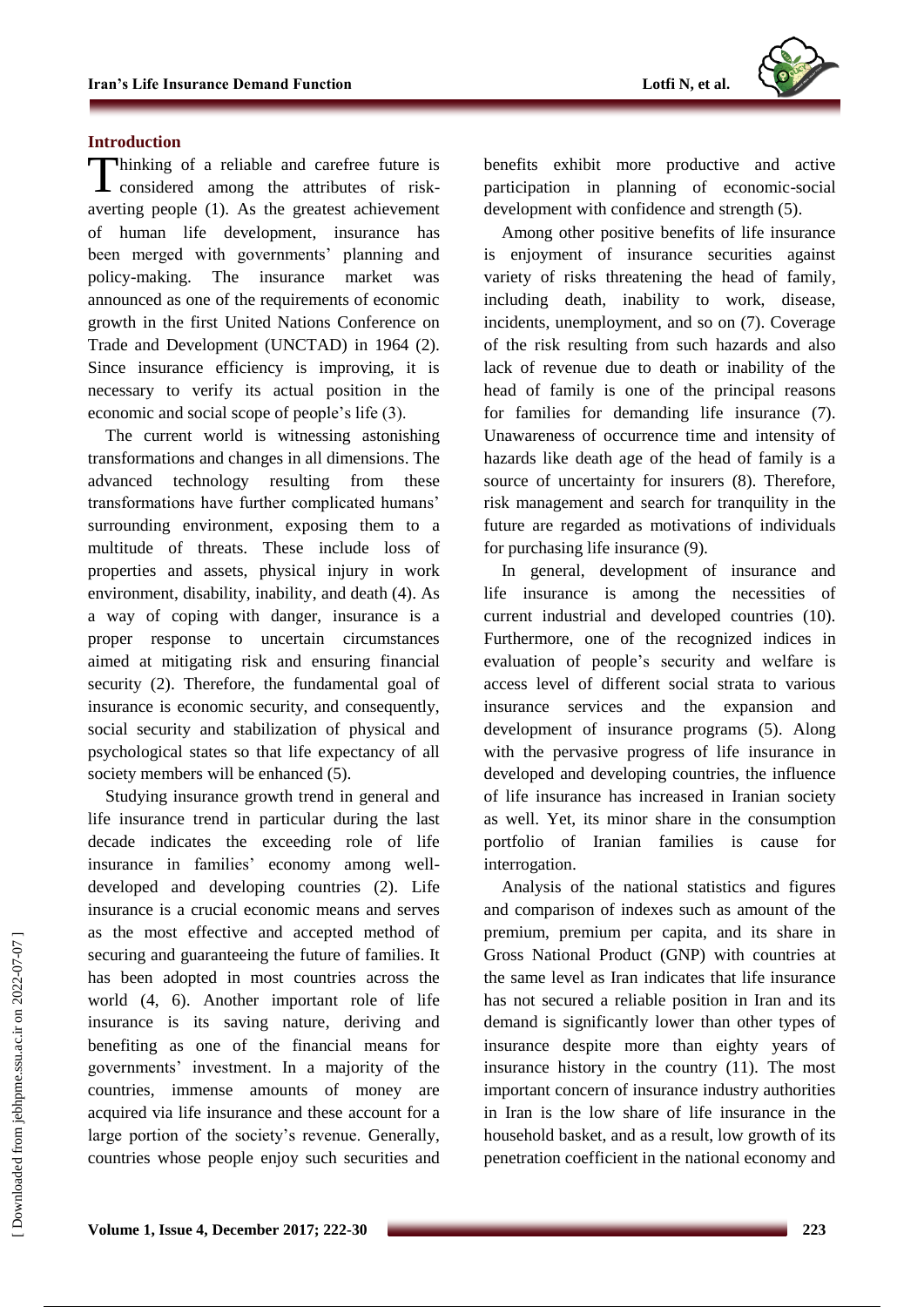insurance portfolio (12). Around 60% of the collected premiums and also approximately 57% of the production premium in global insurance industry belong to life insurance. On the other hand, the share of life insurance in total premiums in Iran is only 6%, a figure which indicates that there has not been significant growth in Iran's economy and insurance industry (13–15). This existing gap and discrepancy are indicative of a tangible underdevelopment regarding life insurance in Iran. Accordingly, the present study is focused on the significance of efficient investment with regard to life insurance coverage and its influence on the economic growth of Iranian families. It deals with estimation of life insurance demand function using panel data from 2006 to 2014 aimed at analyzing economic-social factors affecting life insurance demand on a provincial basis.

# **Materials and Method**

The present research is a descriptive-applied type of continuous and retrospective cohort studies seeking for the identification and analysis of economic-social factors affecting life insurance demand function. The research population of the current study is in all provinces of Iran. The duration of study covers the eight-year time series from 2006 to 2014 for all of these provinces. To gather all information of the target population, a checklist was designed and data analyzed via the Stata12 software.

Panel data models contain detailed information, display greater variability and lesser collinearity between variables, have more degrees of freedom, and higher efficiency. Low degree of freedom and extremely high collinearity in time series data prevents economists from specifying the individual effects of each explanatory variable because the information gained from one sample is not sufficient and appropriate for specification of the model. Furthermore, in comparison with pure sectional and times series, panel data is capable of specifying and testing more intricate behavioral models; panel data collection is also less expensive and more comprehensive as compared to time series (16).

Selecting suitable variables is the first step in executing the model. The variables used in the present research include premium per capita, actual age, inflation rate, bank interest rate, population of Iran's provinces, urban settlement rate, life expectancy rate, dependency rate, literacy rate, and death likelihood of family's head). As result of evaluations in the literature and theories of life insurance, aforementioned variables are considered to be the most important issues related to life insurance (17–20). Data was checked in terms of being panel or pooled so as to select the estimation model of panel data. Then, two methods of fixed effects and random effects were applied to determine the correlation among variables. Significance test of individual effects or Freamer test was used to adjust heterogeneity and define the difference between sections.

H<sup>0</sup> hypothesis of Limer F test suggests that the data is pooled, while  $H_1$  hypothesis asserts that data is panel data. The result of the respective tests based on F statistic is rejection of null hypothesis, which implies superiority of panel data assertion over pooled data assumption. To estimate life insurance demand function, the criterion is result of the Hausman test in which null hypothesis is confirmed using Eview8 software. Therefore, random effects method was used. In addition to this, variance-heterogeneity was evaluated for the estimation model. Heterogeneity test was done for each season and each year separately by white test: this showed no heterogeneity in the model.

F-Limer test hypotheses are expressed as Equation 1:

## Eq. 1:

In panel data, the simplest regression is its linear form. The dependent variable in linear regression is a combination of coefficients (parameters) according to Equation 2:

Eq. 2:

Finally, panel data was estimated using two-way logarithmic linear model. The parameters used in the present study are:

Eq. 3: Ln  $(LPre) = y + ln (Net Cost) + ln (Urb) + ln$  $(Pop) + ln (Lex) + ln (Dep) + ln (Deth) + ln (Edu) +$  $ln (Inf) + ln (Int)$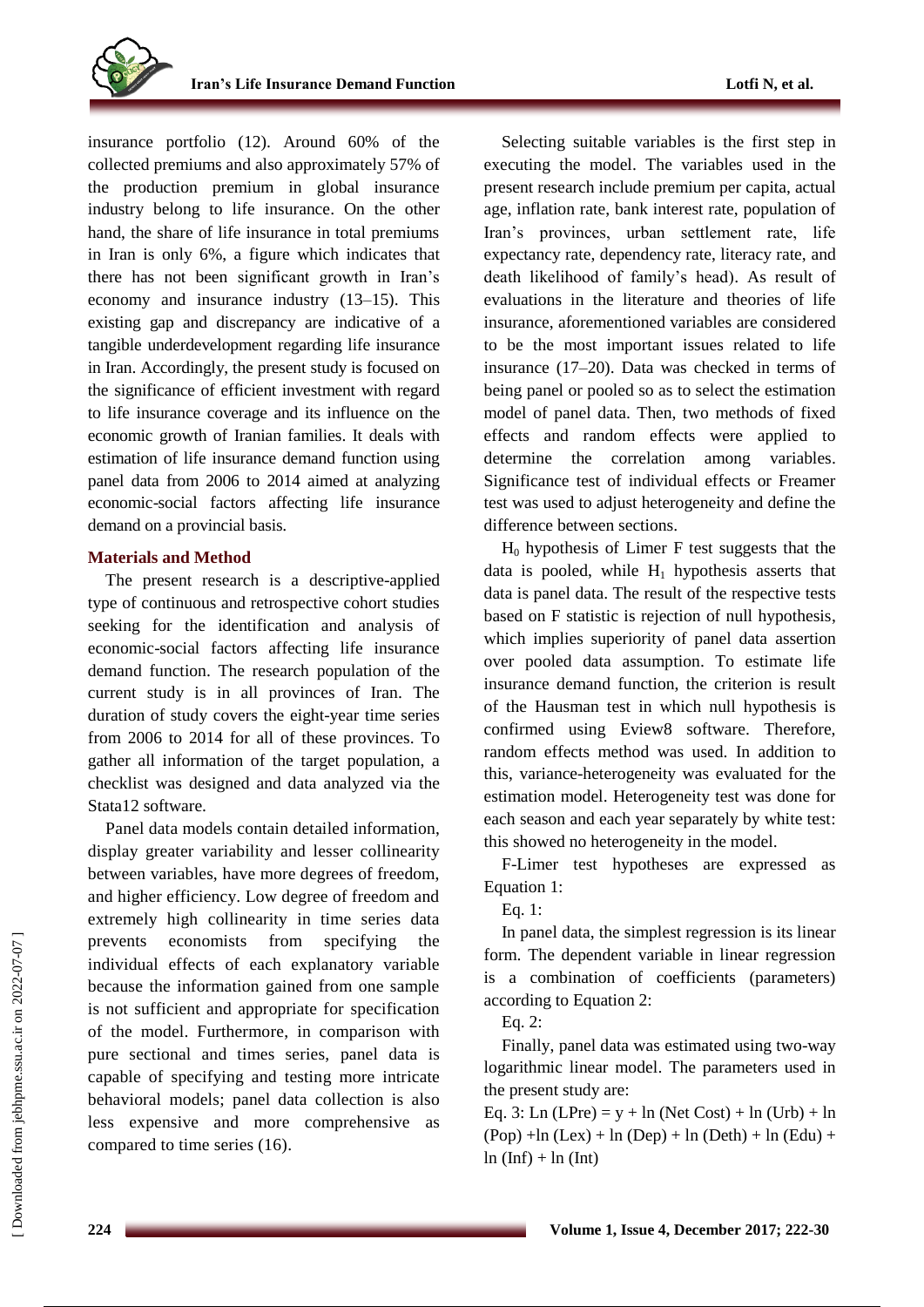

 $LPre = Life$  premium  $y = y -$  intercept Net Cost = Average net annual costs of urban family Urb = Urban settlement rate Pop = Population  $Lex = Life$  expectancy  $Dep = Dependercy rate$ Deth = Death likelihood of family's head Edu = Literacy (education) rate Inf = Inflation rate  $Int = Interest rate$ 

This Research was approved by the Ethics Committee of Iran University of Medical Sciences (Medical ethic No: 93/n/155/2007).

# **Results**

The present research entailed sectional data of 30 provinces of Iran  $(n = 30)$  and time interval of eight continuous years  $(T = 8)$  from 2006 up to 2014. Using random effects model, impact level of each independent variable was determined and effects of the respective factors were illustrated. Results of two tests, namely Limer and Hausman, are provided in Table 1:

In the section which follows, variation trends are described for each parameter for all of these respective time intervals separately for all 30 provinces. Diagram 1 illustrates variation trends of variables on a provincial basis.

In the present study, two-way logarithmic linear model was used and the coefficients derived from estimation were found equal to elasticity. Taking this into account, it means that life expectancy demand equals the premium paid. Elasticity of life insurance demand was computed with respect to each of the explanatory variables of the model. Estimation results of life insurance demand function for the country's provinces are reported in Table 2. Based on the results of these estimations, life insurance demand function for all provinces of Iran is presented as Equation 4 below during the time interval 2006 to 2014.

**Table 1.** Estimation results of Limer and Hausman tests for Iran's provinces

| <b>Test Summary</b>               | Chi-Sq. Statistic | Chi-Sq.d.f | Prob  |
|-----------------------------------|-------------------|------------|-------|
| Test cross-section fixed effects  |                   |            |       |
| Cross-section chi-square          | 78.960            | 29.201     | 0.000 |
| Test cross-section random effects |                   |            |       |
| Cross-section random              | 6.630             | 29.201     | 0.670 |

**Table 2.** Estimation results of life insurance demand for Iran's provinces

| <b>Variables</b>                                      | Coefficient | <b>Standard</b><br><b>Deviation</b> | t-statistic | Prob  |
|-------------------------------------------------------|-------------|-------------------------------------|-------------|-------|
| Logarithm of inflation rate                           | $-0.100$    | 0.210                               | $-2.500$    | 0.003 |
| Logarithm of interest rate                            | $-0.420$    | 0.600                               | $-1.980$    | 0.050 |
| Logarithm of average total net annual costs of family | 0.810       | 0.180                               | 4.450       | 0.000 |
| Logarithm of urban settlement rate                    | 0.080       | 0.042                               | 1.880       | 0.060 |
| Logarithm of population                               | 0.180       | 0.154                               | 1.710       | 0.110 |
| Logarithm of life expectancy rate                     | 1.470       | 0.040                               | 3.180       | 0.001 |
| Logarithm of dependency rate                          | 0.160       | 0.220                               | 1.730       | 0.080 |
| Logarithm of death likelihood of family's head        | 0.500       | 0.360                               | 1.920       | 0.050 |
| Logarithm of literacy rate                            | 0.150       | 0.210                               | 0.730       | 0.460 |
| Y-intercept                                           | $-7.30$     | $-17.85$                            | $-0.400$    | 0.680 |
| $R$ -squared = 0.42                                   |             |                                     |             |       |
| $F-Statistic = 5.47$                                  |             |                                     |             |       |
| Prob (F-statistic) = $0.000$                          |             |                                     |             |       |

Eq. 4: Ln (LPre) = -7.3 + 0.81 ln(Net Cost) + 0.08 ln(Urb) + 0.18 ln(Pop) + 1.47 ln(Lex) + 0.16 ln(Dep) + 0.50 ln(Deth) + 0.15  $ln(Edu) - 0.10 ln(Inf) - 0.42 ln(Int)$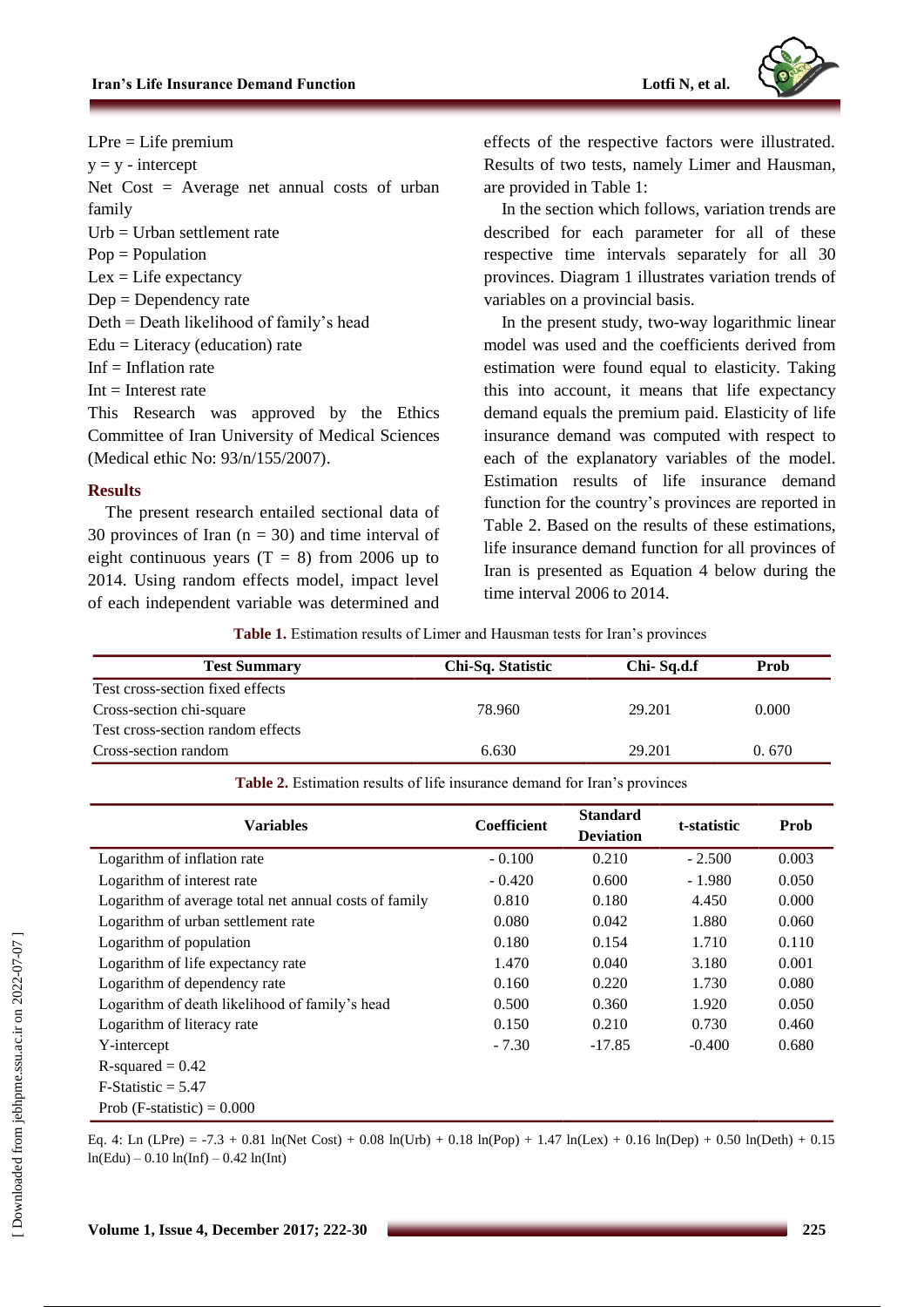



**Diagram 1.** Variation trends of the analyzed parameters during the time interval 2006–2014 on a provincial basis

#### **Discussion**

In the present study, effects of macro-economic parameters like inflation, interest rate, annual net costs of urban family, and social variables like urban settlement rate, population, life expectancy rate, dependency rate, death likelihood of family's head, and literacy rate were tested on life insurance demand level in Iran's provinces during the time interval 2006 to 2014 based on combined data. Demand model in the present study is represented as logarithmic. The coefficients for each variable denote the elasticity of the respective variable and are reflective of the percentage of variations of life insurance demand per one percent of change in other parameters.

Coefficient of inflation variable in life insurance demand model was estimated equal to -0.1. This value is indicative of negative and slight impact of inflation on life insurance demand. Since life insurance normally has an investment aspect, actual value of accessible assets and also purchase ability of individuals decline with increasing

inflation rate, hence people tend to spend less money on life insurance. Results of numerous studies have reported negative and significant effect of inflation on life insurance demand. These include findings of studies carried out by Pazhoian et al. (6), Loura (21), Mahdavi (2), and Nourai (22), all of which corroborate the results of the current study.

Life insurance is considered a long-term investment and its profitability rate matters to every applicant. Actual interest rate is one of the most significant parameters for assessment and evaluation of profitability in insurance market. Since life insurance constitutes a negligible share in Iran's insurance industry and it is mainly shortlived as well, one percent increment of actual interest rate would have a great impact on life insurance demand and would reduce it by nearly 0.42. The results acquired by this study are aligned with the documents published different researchers, all of which imply negative effect of interest rate with high impact factor (6, 11, 22–25).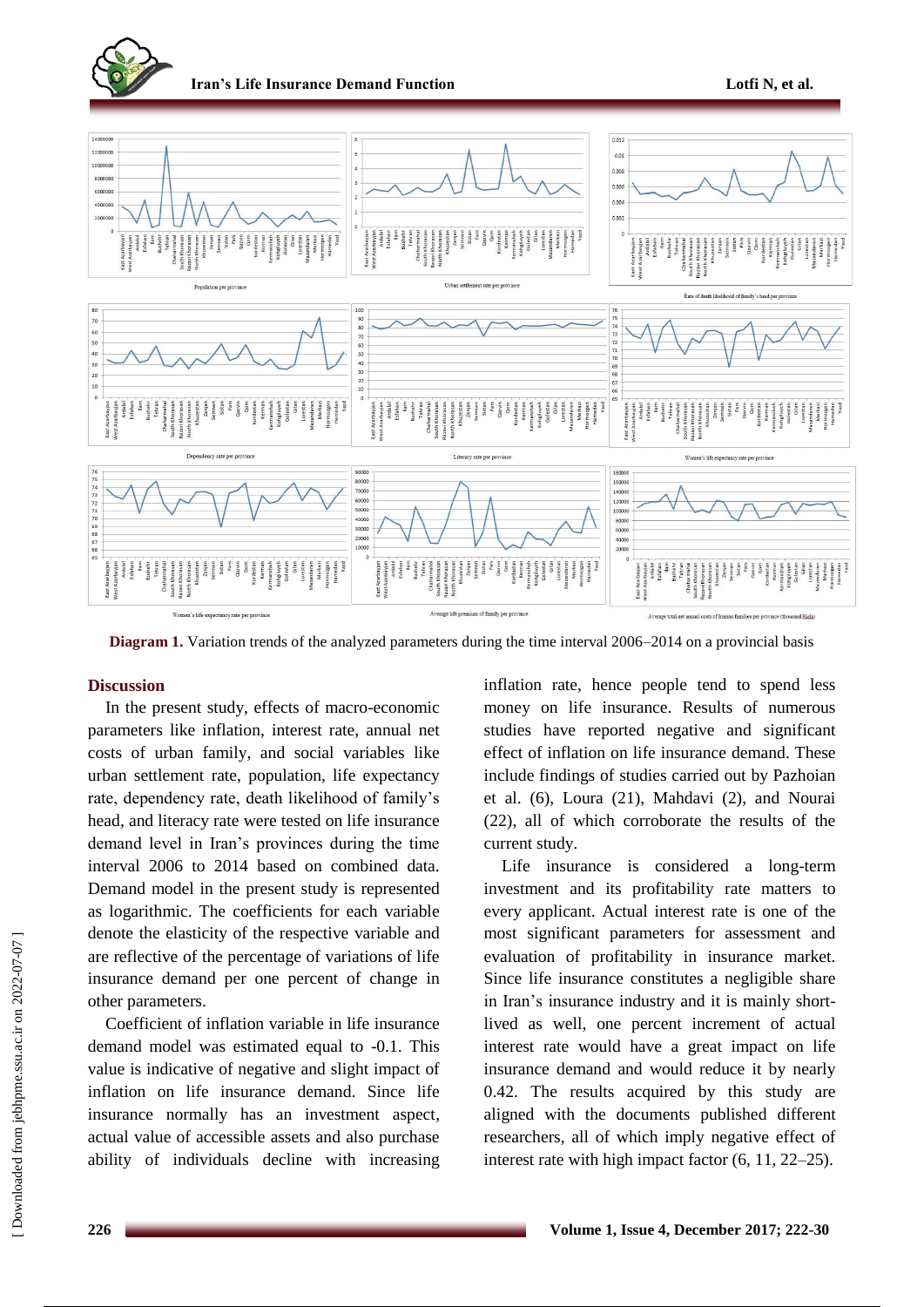

Demand coefficient of population in the estimation model of the present study is equal to 0.18%. This means that life insurance demand is positively and significantly correlated to population such that life insurance demand would increase with an impact factor of 0.18% with increasing population of society. The results of some other researchers differ in this regard though. Afrang reported no effect of population of insurance demand and stated that individuals feel the necessity of purchasing the policy regardless of the population of society (26). On the other hand, studies conducted by Nourai (22), Sehat (27), Pazhoian et al. (6), and Mantis (24) have reported positive effect of population parameter via analysis and assessment of life insurance demand.

Coefficient of life expectancy variable was estimated to be positive and equal to 1.47 in accordance with the research hypotheses. This coefficient signifies a very strong and significant correlation of life expectancy rate and life insurance demand in Iran's provinces such that 1% increment in life expectancy rate would lead to 1.47% increase in life insurance demand. In other words, greater need for services will be felt with decreasing life expectancy. To justify this argument, revenue effects can be mentioned. It means that improvement of income level of individuals will lead to improvement of their living welfare level, which is presumed as increased life expectancy. Accordingly, individuals will have more demand for life insurance. The study carried out by Nourai (22) reported impact factor of life expectancy equal to 0.12. However, research by Sehhat (27), Azizi (23), and Sen (28) also suggested a more positive and stronger correlation between life expectancy and life insurance demand.

The coefficient of dependency rate variable in the estimation model is positive and equal to 0.16%, suggestive of elasticity of demand with respect to the mentioned variable. This indicates that there are more individuals with higher ratio of dependency to the family's head, which in turn signifies further purchase of life insurance services. Since most people are insured by private insurance programs and abovementioned premiums, impact factor of dependency is variable for adolescents and the elderly. This parameter acquires greater significance with increasing age: for the elderly, more money is paid for life insurance coverage with increasing dependency and rising need for services. On the other hand, the conditions of families with dependency on younger and healthier individuals dictate reduction of life insurance demand in order to meet the expenses of other commodities. The studies carried out by Pazhoian et al. (6), and Hosseinzadeh (29) estimated elasticity of life insurance demand with respect to dependency as positive and equal to 1.85%, which is a stronger impact factor when compared to the results of the present study. Additionally, the variable of annual total net costs of urban families is represented with an impact factor of 0.81% in the two-way logarithmic linear equation: this, in turn, reflects the effect of life insurance payments on the increase of families' expenses. In other words, it can be inferred that families will further benefit from life insurance services provided that family costs increase.

Mehrara et al. (10), estimated the coefficient of death likelihood of family's head equal to 0.76. The present study also incorporates this parameter with a coefficient of 0.50% in the estimation model calculations, indicating its positive correlation with life insurance demand. Furthermore, Dehghani et al. (30), described impact of death of family's head due to religious and cultural notions and belief in destiny and providence as insignificant and meaningless. Also, the same researchers reported numerical values of coefficients of literacy rate and urban settlement rate related to life insurance demand equal to 0.15% and 0.08% respectively. Among the research parameters, urban settlement rate did not significantly influence life insurance demand. Literacy variable was affected by social level and average revenue of individuals and contributes to improvement. This fact influences the mindset of life insurance customers and will lead to rise of demand for life insurance. On the other hand, higher level of education will be accompanied by increased duration of children's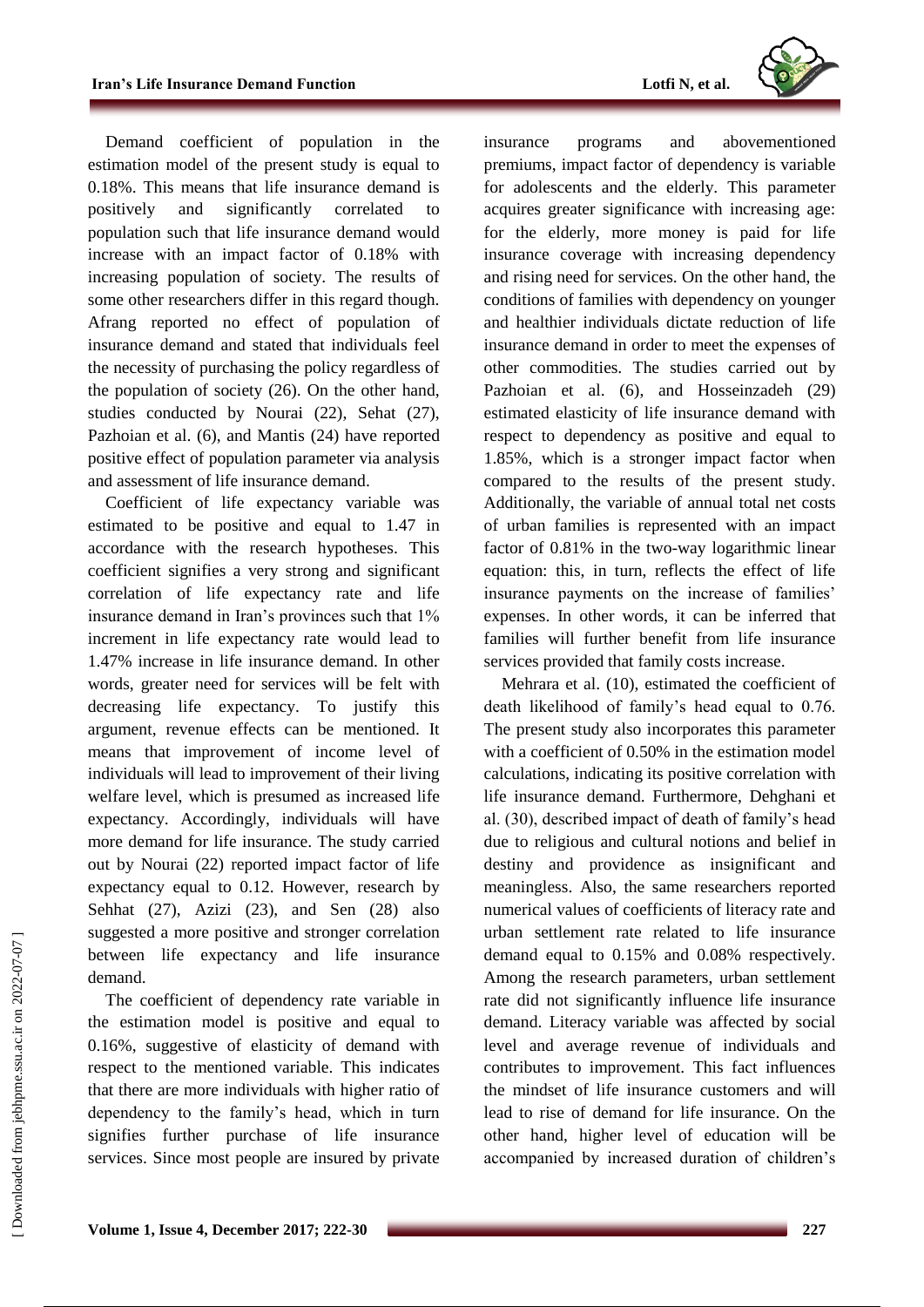dependence. Consequently, families' requirement to purchase life insurance will increase for supporting their children during the years of their education. These results are confirmed by findings of numerous researches, particularly those carried out by Shahani, Niazi, and Kardgar (31–33).

Numerous factors might affect individuals' tendency toward life insurance demand. Level of individuals' need for life insurance versus need for other commodities is among the factors which overshadow utility of life insurance. Significance of life insurance services and their utility depends on environmental, cultural, economic, and social agents. Yaari (35) holds the opinion that demand of the family's head for life insurance depends on the number of family members: in the concept of lifecycle model with uncertain life span, it has been demonstrated that individuals increase their expected utility by purchasing life insurance and receiving annual pension. Additionally, Lewis (34) believes that this relationship is affected by other preferences of family members and that life insurance is affected by opinions of dependent members of the family's head. He believes life insurance demand is dependent on lifecycle model based on life span of the family's head where revenue is uncertain due to uncertainty about life span of the family's head. Consequently, the children of the family will be faced with uncertain revenue as well. Assuming separable utility function, the researcher assumes that limited provision of the exogenous transferred revenue by the family's head is aimed at maximization of their expected utility. Lewis points out that death likelihood of the family's head, present value of family's consumption, and also risk-aversion of the family have positive correlations with life insurance demand. He also suggests that the family's wealth and overhead costs have negative coefficients.

## **Conclusion**

Analyses demonstrate that the aforementioned factors affect insurance industry and its growth and development. Comprehensive recognition and identification of these respective factors, taking measures for alleviation and control of negative impacts of each one, and also identification of factors affecting potential demand of insurance purchase could in turn be effective in potential progress of the insurance market, especially in the life insurances sector.

Taking into account application of the present research results, more extensive research is recommended in conjunction with requirement assessment of life insurance based on economic, social, and political conditions affecting supply and demand of life insurance as the framework for its promotion and development in the entire country. Additionally, separation of premium rates for different societal strata depending on their revenue and wealth and also development of life insurance as an alternative to other insurance services should be taken into account by insurer organizations.

### **Acknowledgements**

The present research is part of a research project ratified by the Faculty of Health Management and Information with ratification number IUMS/ SHAMIS\_95\_9311552007. The authors find it necessary to sincerely express their gratitude for the receiving funds and support by the Iran University of Medical Sciences as well as all persons who contributed to this research.

#### **Conflict of interests**

Authors have no conflict of interests to declare.

# **Authors' contributions**

Hadian M and Noorai S designed research. Lotfi N and Ghasepour S participated in data collection and the related information. Noorai S developed data collection, analyzed data, and contributed to the writing paper and several editing of the manuscript. Lotfi N and Hadian M prepared the draft of final report, Ghasempour S participated in study work, writing the paper, and is guarantor. This study have no significant limitation and authors declare that they have no competing interests. All authors verified the final version of paper.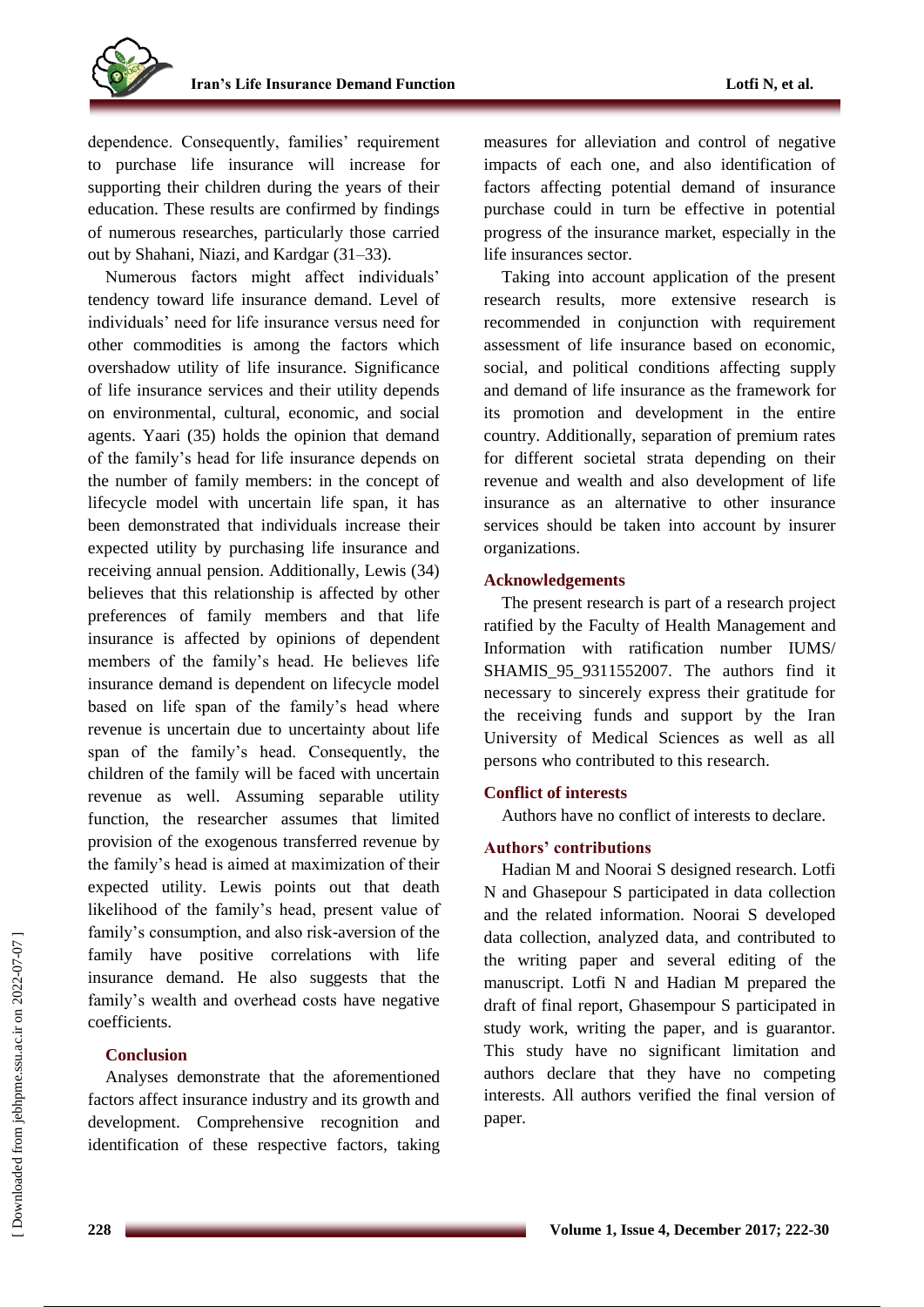

## **References**

- 1) Abasi Z. Examination Barriers to optimal development of voluntary health insurance in Iran. : Tehran University -School of Management; 1997. [In Persian]
- 2) Mahdavi G, Majed V. The effect of quantitative and qualitative factors affecting demand for life insurance in country. The Insurance Supplement to the Bulletin 2014; 114(2): 37-66. [In Persian].
- 3) Abasi E. Practical solutions increase demand mranfrady insurance and codification framework to provide new life insurances. 2013:17-25. Available from URL: http://www.irc.ac.ir/ articles/ pdf/67873269.pdf. [In Persian]
- 4) Hadian M, Nosratnejad S, Dashtbaiaz H. Estimate the demand for life insurance and its income elasticity:1353-1386. Picture of health. 2011; 2(4): 23-7.[In Persian].
- 5) Rashnavadi Y, Dehnavi M. The role of life insurance by increasing prosperity and social justice. New World Insurance. 2008; 121(1): 21- 32. [In Persian]
- 6) Pazhoian J, Porpartoi M. Estimate the demand for life insurance and forecast. Faslname Sanate bime. 2003; 18(1): 5-28. [In Persian]
- 7) Malaii M. Economic Analysis penetration of life insurance in Iran.: Tehran University. 2014: 23- 52. [In Persian]
- 8) Mahdavi G. Demand for life insurance accident: application of economy in conditions of uncertainty. Economic Research. 2009; 88(44): 221-40. [In Persian]
- 9) Bernheim B, Fomi L, Gokhale J, Kotlikoff L. The mismatch between life insurance holdings and financial vulnerabilities: evidence from the Health and Retirement Study. The American Economic Review. 2003; 93(1): 354-65.
- 10) Mehrara M, Rajabiyan M. Estimated demand for life insurance in Iran and other oil-rich middle-income countries using panel data. Journal of Economic Research. 2006; 41(3): 57- 81. [In Persian].
- 11) Fathizade H. Analysis factors affecting the insurance market entities in Iran: University of Mazandaran; 1997: 26-42. [In Persian]
- 12) CIO I. Statistical Yearbook of Iran's Insurance Industry; 2012: 5-13.
- 13) Mahdavi G, Soghrabakhshi F. Risk-averse effect on the demand for life insurance (Case Study: Iran life insurance market). Insurance Journal. 2010; 4(104): 81-106. [In Persian]
- 14) Staib D, Bevere L. World insurance in 2008. life premiums fall in the industrial countries. Swiss Reinsurance Company Ltd. Economic Resarch & Consulting. Sigma.co, P.O.Box, 8022 Zurich. Switzerland; 2009. Available from URL: www. swissre. com/sigma.
- 15) Fan I, Seiler T, Satib D. World insurance in 2011. Non-life ready for take-off. Swiss Reinsurance Company Ltd. Economic Resarch & Consulting. Sigma.co, P.O.Box, 8022 Zurich. Switzerland; 2012. Available from URL: www. swissre.com/ sigma
- 16) Mehregan N, Ashrafzade H. The Econometric of panel data. Social Seinces School: University Tehran; 2010: 52-147.[In Persian]
- 17) Beck T, Webb I. Economic, demographic, and institutional determinants of life insurance consumption across countries. The World Bank Economic Review. 2003; 17(1): 51-88.
- 18) Lim CC, Haberman S. Macroeconomic variables and the demand for life insurance in malaysia. Faculty of Actuarial Science and Statistics, FASS Business School, City University, London; 2003: 12-67.
- 19) Sen S, Madheswaran S, editors. Are life insurance demand determinants valid for selected Asian economies and India. Paper for Presentation at the 11th Annual Meeting of APRIA. 2007; 11-44.
- 20) Feyen E, Lester RR, Rocha RDR. What drives the development of the insurance sector? An empirical analysis based on a panel of developed and developing countries; 2011: 15-43.
- 21) Loura S, Mihai C. The role of instituional factors over the national insurance demand the oretical approach and econometric estimations. Transylvanian Review of Administrative Sciences. 2013; 9(39): 32-45.